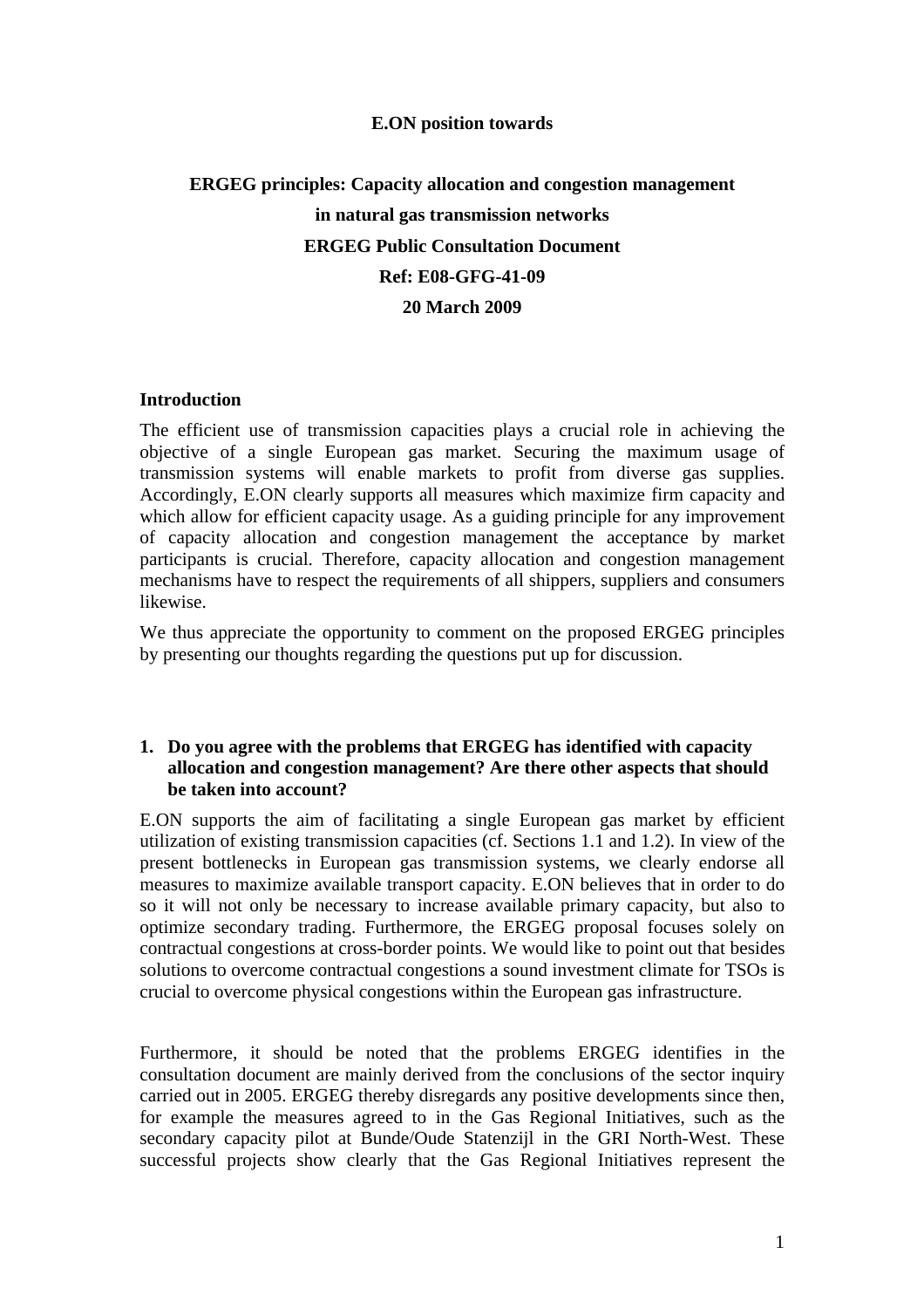suitable framework for developing regionally coherent measures and procedures, paving the way to a truly integrated single European market.

In order to achieve this objective we expect that regulators will cooperate more closely and establish harmonized rules for cross-border solutions: As pointed out in more detail in our answer to question 7, the proposed "toolbox" approach in the current initiative is certainly not an adequate instrument for that.

Existing long-term import contracts should continue to guarantee long-term security of gas supply within Europe. Therefore, long-term capacity bookings should still be admissible.

# **2. The scope of ERGEG's principles and of the derived proposals covers bringing capacity to the market where there is currently contractual congestion. Do you agree with this approach?**

As a general principle any existing system should be used to its maximum physical capacity before the network is physically extended. But as Europe witnesses a growing demand in importing / transporting gas from East to West, as pointed out before physical congestion occurs which needs to be met with additional investments. Unfortunately, NRAs generally tend not to support with due endeavor and in a coherent manner infrastructure investments. We therefore believe that not considering physical congestions and necessary investment incentives would disregard an important requirement for a European market.

The ERGEG principles shall focus on harmonized rules for cross-border interconnection points. The process of this harmonization would be slowed down by including interconnection points within Member States.

The transparency requirements as listed in Annex I should be aligned to the results developed by the "transparency" work stream of the GRI North-West led by Ofgem.

## **3. In principle, European regulators consider FCFS allocation potentially discriminatory. Do you share this view? What do you think about the proposed mechanisms (OSP with subsequent pro-rata allocation or auctioning)?**

Especially for long-term bookings, the principle of first-come-first-served (referred to Section 2.4.3) has been shown to be a workable procedure with the following advantages: The shipper receives capacities at a fixed price, allowing reliable planning supported by a direct booking confirmation. Little administrative work is required and the cost to the TSO is therefore low. Like any other possible CAM, FCFS can also potentially be used in a discriminatory way if TSOs collude with shippers and provide them with confidential information. However, for not congested points FCFS is still a suitable and cost effective approach as noted above.

In case of congestions, new capacities may primarily be allocated via auctions instead of FCFS (cf. 3.1). The auction dates, procedures and products should be published well in advance. The auction dates and lot sizes should take the gate closure time and common products of the relevant gas exchange into account. In order to treat all auctions participants equally, the capacity price should be determined by the market clearing price. Any capacity not sold via auctions should be sold by FCFS. Pro rata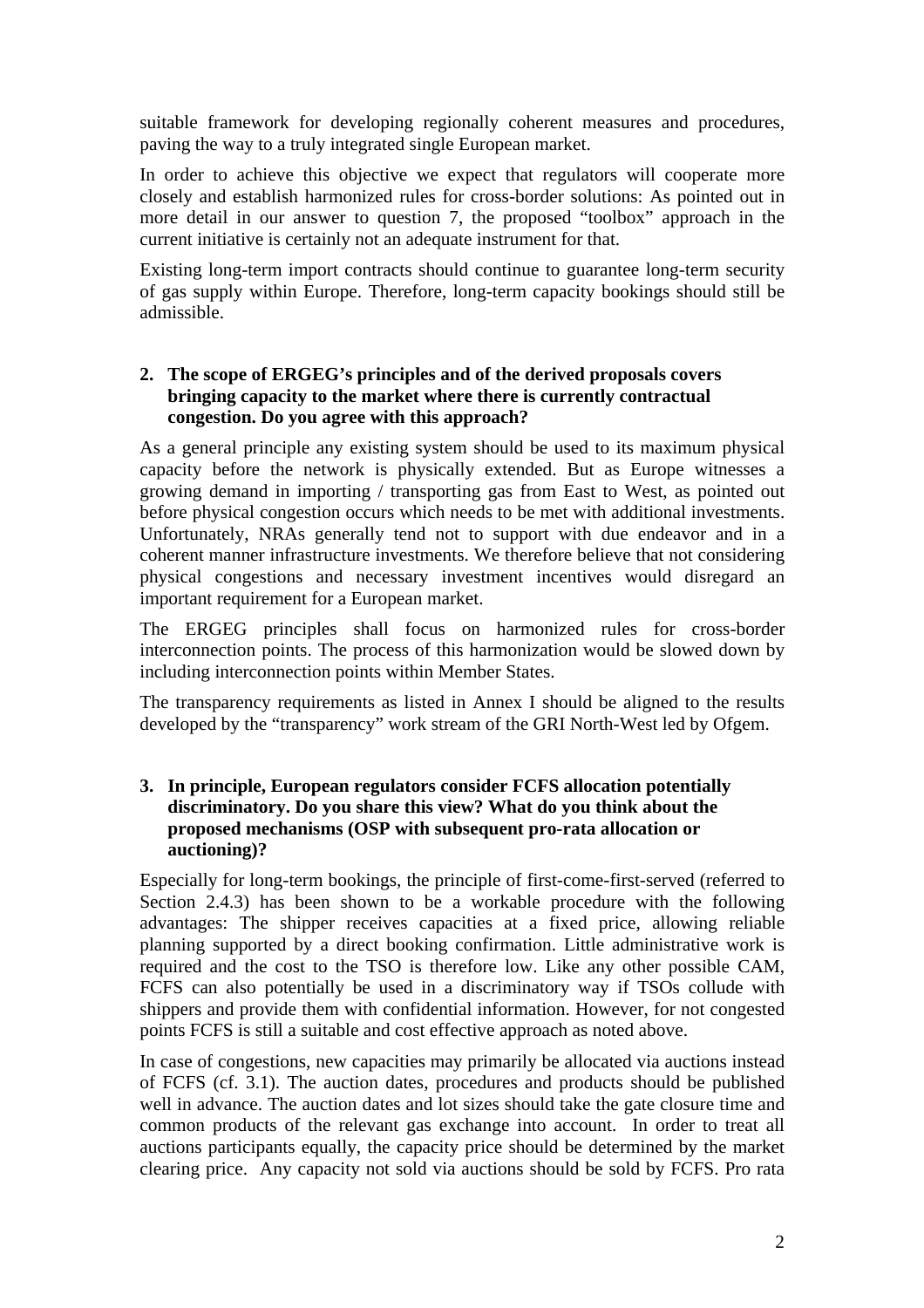allocation has the disadvantage that in general none of the participating shippers receives capacity according to his needs – thus also resulting in strategic bidding behavior. Nevertheless, this method might be suitable within the allocation procedure for new built capacities (Open Season Procedures).

In the long term, the objective should be to establish a general capacity exchange and to ensure that all primary and secondary capacities are offered on the exchange in order to make capacity trading more liquid and more effective. For this purpose, the trac-x secondary trading platform should be extended to include primary capacities, too.

# **4. In your view, what is the future importance of the proposed capacity products (firm, interruptible, and bundled) and of the proposed contract duration (intra-day up to multi-annual)?**

The variety of different capacity products and contract durations from intra-day to multi-annual is in general necessary for a diversity of market needs. E.ON agrees to the approach as described under G 2.2 to develop capacity products which accommodate market needs by means of market consultation. However, any market consultation would be pointless if the consultation or the decision to offer products and durations at market needs is "subject to the national regulatory authorities' approval" (G2.2, similar in 2.2.1, 2.2.2, 2.2.3, 2.3, 2.4). The national regulatory authorities shall be appropriately bound to the market wishes.

- Taking into account the markets' needs and the diversified products and durations identified by consultations, we support the suggestion to set aside a reasonable portion of available, not yet booked capacity for short-term capacity products to be offered on a firm basis. Clarification is needed with respect to the term "technical capacity" (e.g. in Section 2.3.2).
- In order to improve the attractiveness of short-term products, capacities can be linked to the commodity gas by implementing within-day two-hour ahead auctions ("market coupling").
- With reference to interruptible capacity  $(G2.2.3)$ , this generally does not aid the further development of markets. Interruptible capacities may only play a role where demand is flexible (e.g. dual fuel production/generation). However, interruptible capacities and interruptible UIOLI should not be considered as an efficient tool to increase liquidity.
- E.ON welcomes ERGEG's move towards mandatory cooperation between TSOs in the realm of booking procedures (i.a. G 1.2, G 2.4). This should as soon as possible lead to, inter alia, bundled products at all relevant interconnection points. This should be merely a question of investment in IT tools and thus a question of how to be reimbursed for these investments.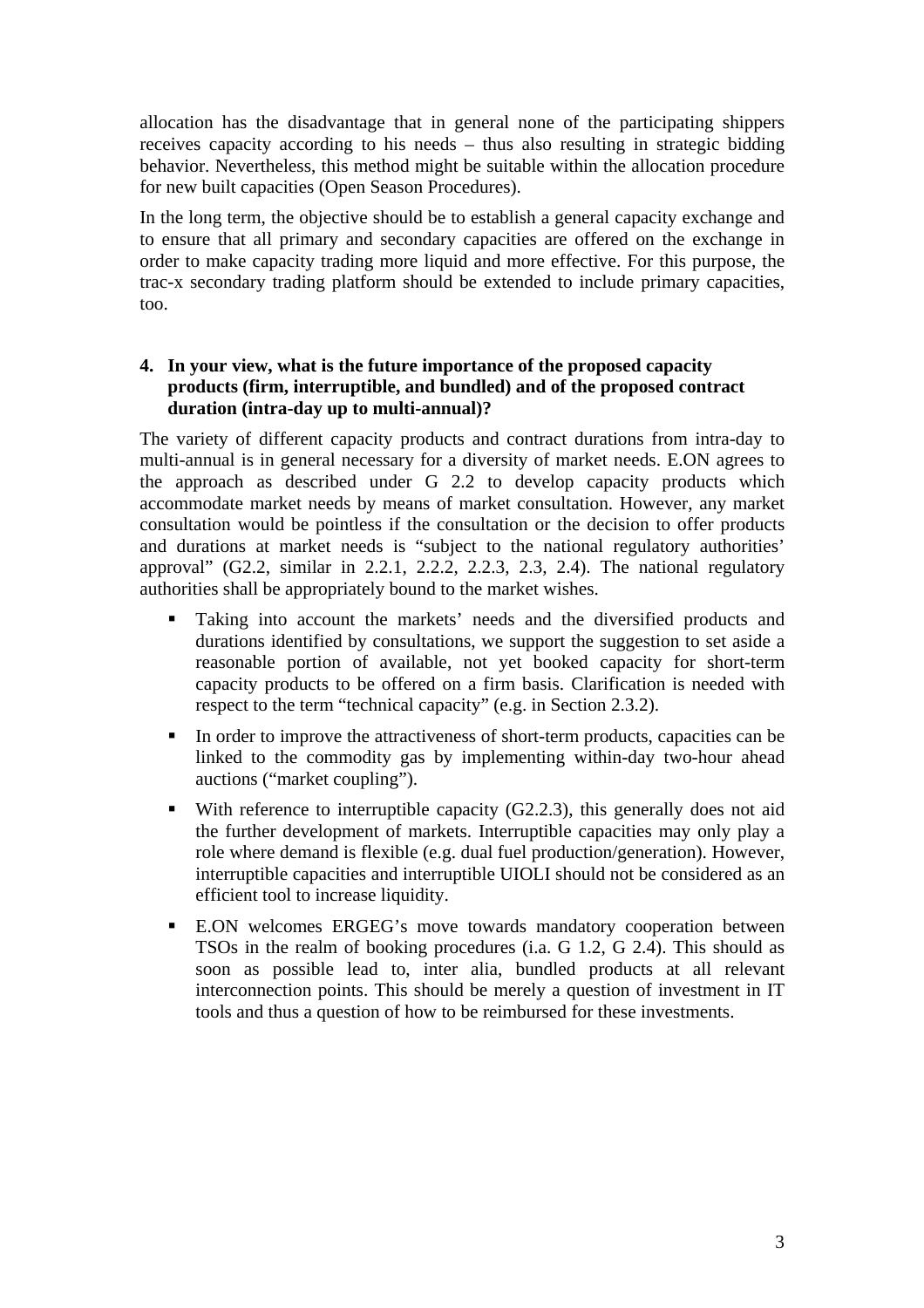# **5. What is the role of secondary capacity trading?**

In addition to the improved allocation of primary capacity, the optimization of secondary capacity trading is of crucial importance. Trac-x needs to be optimized to make it more attractive to users:

- Firstly, more TSOs need to participate in the platform to allow secondary trading at additional booking points apart from those that are already included. The target must be to include all entry and exit points at market area boundaries and national borders.
- Secondly, the portfolio of standard products must be expanded. Apart from the day-ahead deals which are already available, it should be possible to trade weekly and monthly products at short notice.
- Thirdly, action must be taken throughout Europe to ensure that shippers can trade parts of the capacity booked (with reference to volumes and periods) on the secondary market. In particular, it must be possible to sell capacities for individual days, weeks and months on the secondary market.
- Fourthly, TSOs must allow and implement bundled products at all booking points. This means that it will not be necessary to procure entry and exit capacities at a single booking point separately. Instead, it must be possible for a participating company to offer a border crossing or a transfer between market areas as a complete bundle and for the TSO to implement the package in operational terms.

The implementation of these measures would make secondary trading more attractive to buyers and purchasers and significantly improve liquidity in this market segment. The secondary market may be supported further by strong price incentives as further described in our answer below to Question 6 "Interruptible capacity (G2.2.3)".

# **6. How do you assess the proposed measures to enhance the availability of firm capacity and to improve short-term and long-term congestion management?**

#### Enhancement of capacities (G1.3)

Whereas E.ON believes that integrating European markets does require the release of additional technical transmission capacity, E.ON also believes that there may be significant potential in maximizing available firm capacity through means of improved methods of capacity calculation.

When calculating maximum technical system capacity (cf. G1.3), TSOs currently use an approach which ensures smooth operation of nominated flows even under disadvantageous circumstances, e.g. sudden drop in temperature, unplanned outage of production field or storage.

It is basically because of this approach that interruptible capacity still plays a major role in continental gas transport: it releases additional capacity to the market without putting TSOs at risk of having to compensate buyers in the unlikely event that capacity is technically not available. But as the likelihood of full availability can be statistically calculated by TSOs, there is a realistic possibility to allocate this risk fairly *while still* maximizing the available technical (i.e. firm) capacity. E.ON believes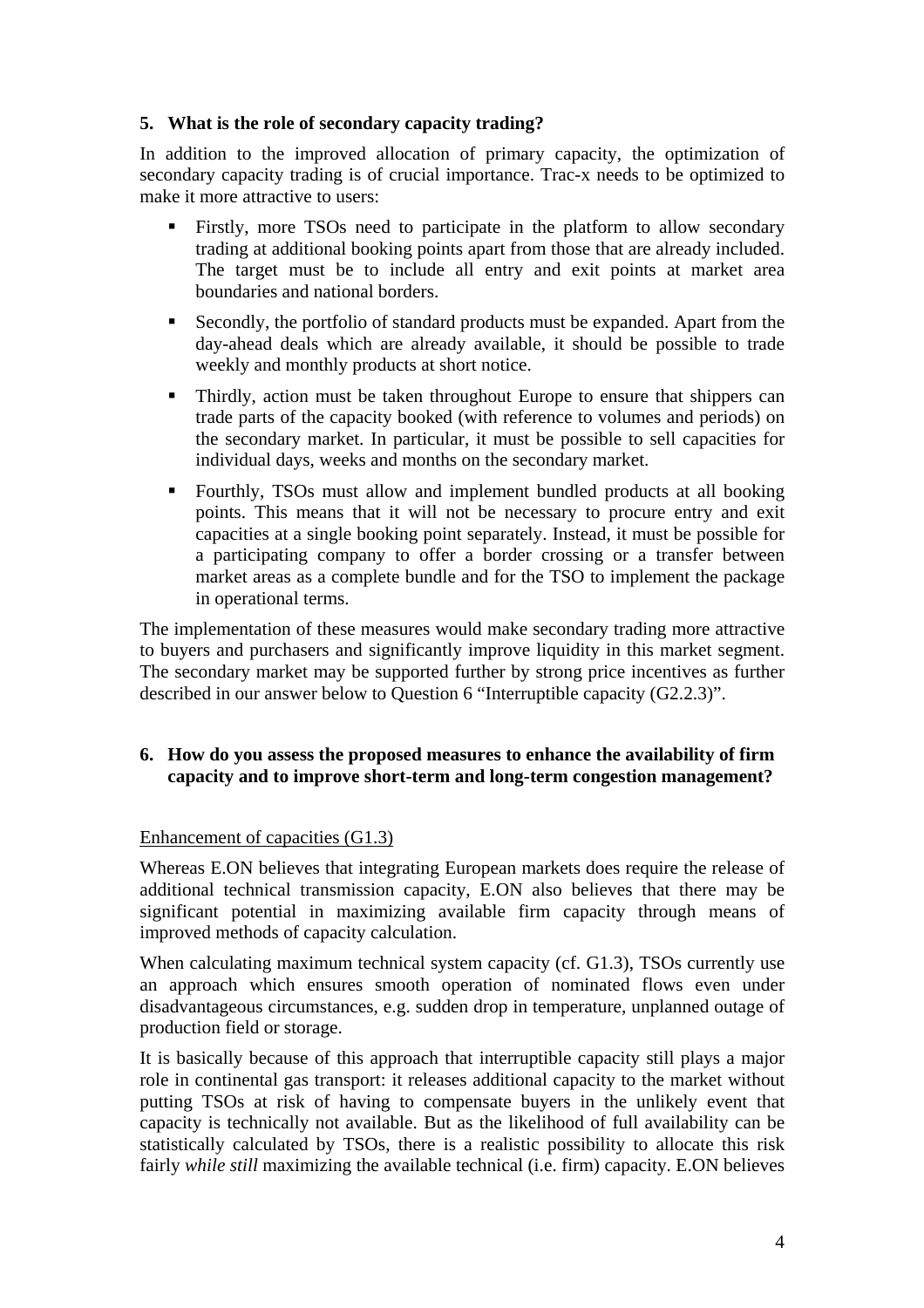that all TSOs should move to such a maximum scenario approach. TSOs should in turn be entitled to buy back capacity at a market price in the – unlikely – event that they cannot fulfill their obligations (capacity buy back mechanism). Such an approach requires that revenue regulation of TSOs is adjusted accordingly in order to allow for symmetric risks *and* chances. Excess revenue which the TSO receives by selling additional capacity will be available to compensate the costs of capacity buy back. Any additional over-recovery or under-recovery of regulated revenues may require a method to return money/costs to capacity holders in the least distortionary manner possible.

## Interruptible capacity (G2.2.3)

As already noted, interruptible capacity helps shippers to optimize flows on short notice. It is not what shippers need to base a business case upon and an enhancement of interruptible capacity will therefore not necessarily increase liquidity in the European gas market.

That objective will only be achieved by offering firm capacity. In order to set incentives for firm capacity holders to offer unused firm capacity on the secondary market, the charge for interruptible capacity should only be a very small percentage of the charge for firm capacities and should be linked to the probability of interruption. This should further incentivize primary capacity holders either to use their firm capacity or to sell any unused capacity at a market price in order to prevent holders of interruptible capacity – which will not be interrupted in case firm capacity is not used – to have an undue competitive advantage.

# Firm day ahead UIOLI-procedures (G4.1)

Firm day-ahead UIOLI procedures according to G 4.1 have to be analyzed in more detail in consultation with market participants. There are various alternatives to increase the usage of primary capacity in an efficient way:

*In addition* to the standard capacity product with full renomination rights, capacities without or with restricted renomination rights may be introduced. Another alternative may be improvements of secondary marketing. The capacity holder is in this model generally obliged to bring unused capacity to the secondary market on a big scale based on their individual planning assumptions.

However, there is a risk that offering primary capacity with restricted as well as full renomination rights may fragment the market for capacity which may in turn undermine wholesale energy trading at particular locations. Liquid capacity trading is best facilitated through a limited number of products with standard, well understood terms and conditions. Firm capacity rights can of course be sold across various time periods, but it is surely best that contractual rights that apply on the day are consistent. Therefore, a deeper analysis of the impacts of these alternative proposals is necessary.

In all cases shippers should be entitled to choose the options based on their individual needs. A compulsory gate closure for nominations day ahead would, in contrast, entail severe disadvantages for the majority of market players.

 Trading companies would face restrictions on their flexibility and could no longer react at short notice to trading operations and transfer gas quantities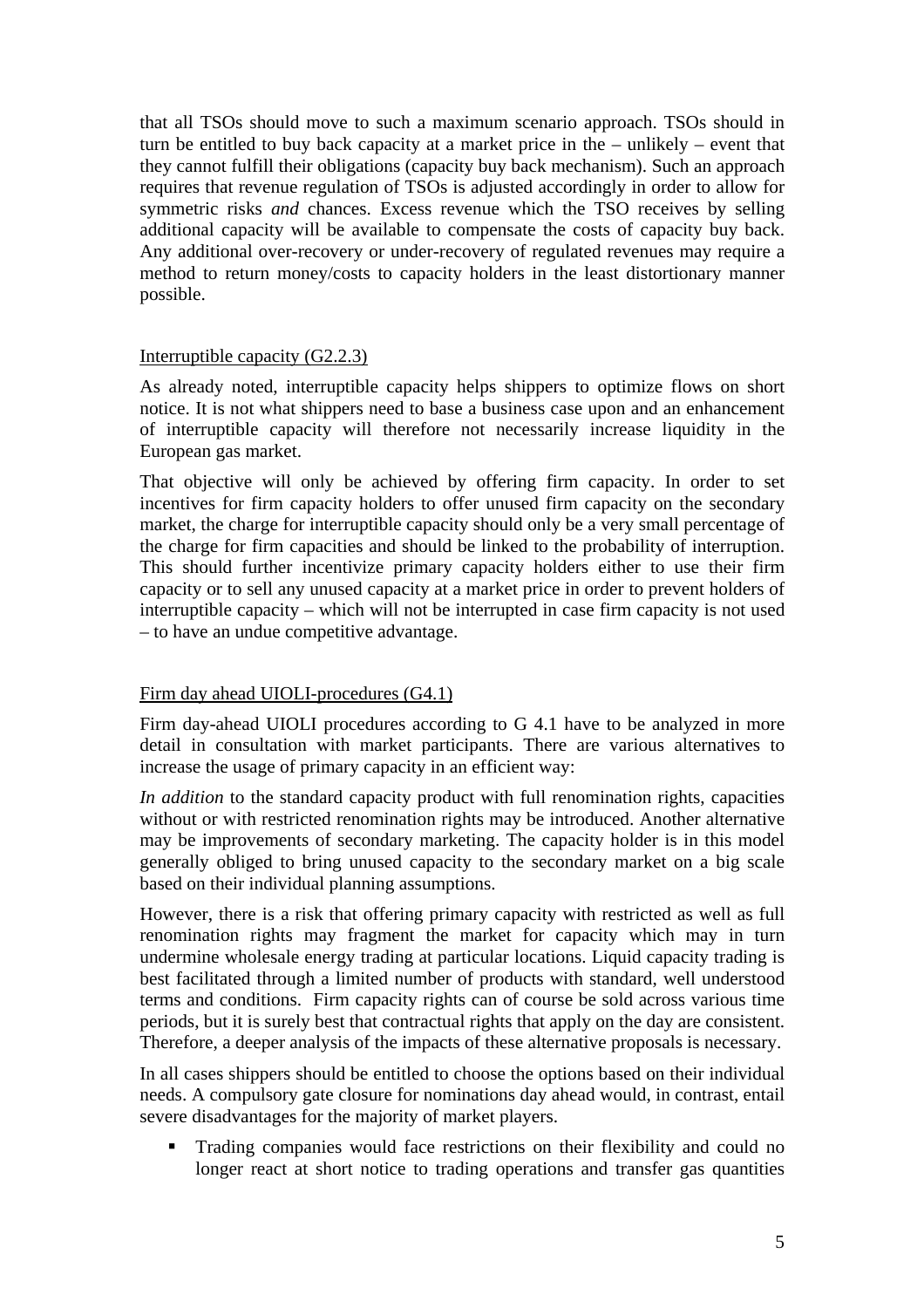between the various trading hubs. This would have corresponding consequences for the liquidity and price convergence of hubs.

- Traders would be constrained in offering short-term balancing energy both to counterparties to balance their portfolio and also to TSOs to balance their grid.
- Companies supplying consumers would no longer be able to react to shortterm demand fluctuations. This would lead to imbalances with increased demand for balancing energy.
- The cancellation of renomination rights would significantly impair supplies to gas-fired power stations with highly volatile gas demand.

Besides the above mentioned consequences for the functioning of markets, ERGEG needs to take into account that any restriction of flexibility will make long-term import contracts less attractive for importers as well as for producers. Europe cannot afford to reduce the economical attractiveness of such contracts, as they constitute a main pillar of the security of European supply.

## Freeing up capacity (Section 2.5.3)

The concept of releasable capacity, including 'freeing up' capacity *regardless of the utilization of capacity by its holder*, is not acceptable to shippers, as it introduces uncertainty into capacity contracts and thereby undermines the aim of creating stable and liquid markets which deserve market participants' confidence. Any infringement of existing contractual rights cannot be accepted.

## **7. What are your views on the proposals? Do they address the problems? Will they lead to more effective capacity allocation methods being developed?**

E.ON supports a harmonization of market designs through EU-wide *binding* rules. ERGEG, in contrast, proposes a "tool box" with a large variety of mechanisms and procedures which can be implemented "where appropriate" by National Regulatory Authorities. This would not lead to efficient regional integration. Cross-border rules should be consistent at least within regions. E.ON therefore suggests implementing only few, but detailed mechanisms for all cross-border entry and exit points, mechanisms which are binding and coherent across the EU.

## **8. Are the needs of shippers performing supply activities properly taken into account?**

The compulsory curtailment of existing renomination rights considered in the proposed principle G4.1.2 would entail severe disadvantages for the majority of European gas suppliers, as already outlined in our answer to question 6.

Furthermore, the validity of existing capacity bookings must remain unaffected (see G3.2, section 2.4.4 and G4.4). The existing long-term capacity bookings are essential for the performance of long-term import contracts ensuring secure gas supplies for the European market.